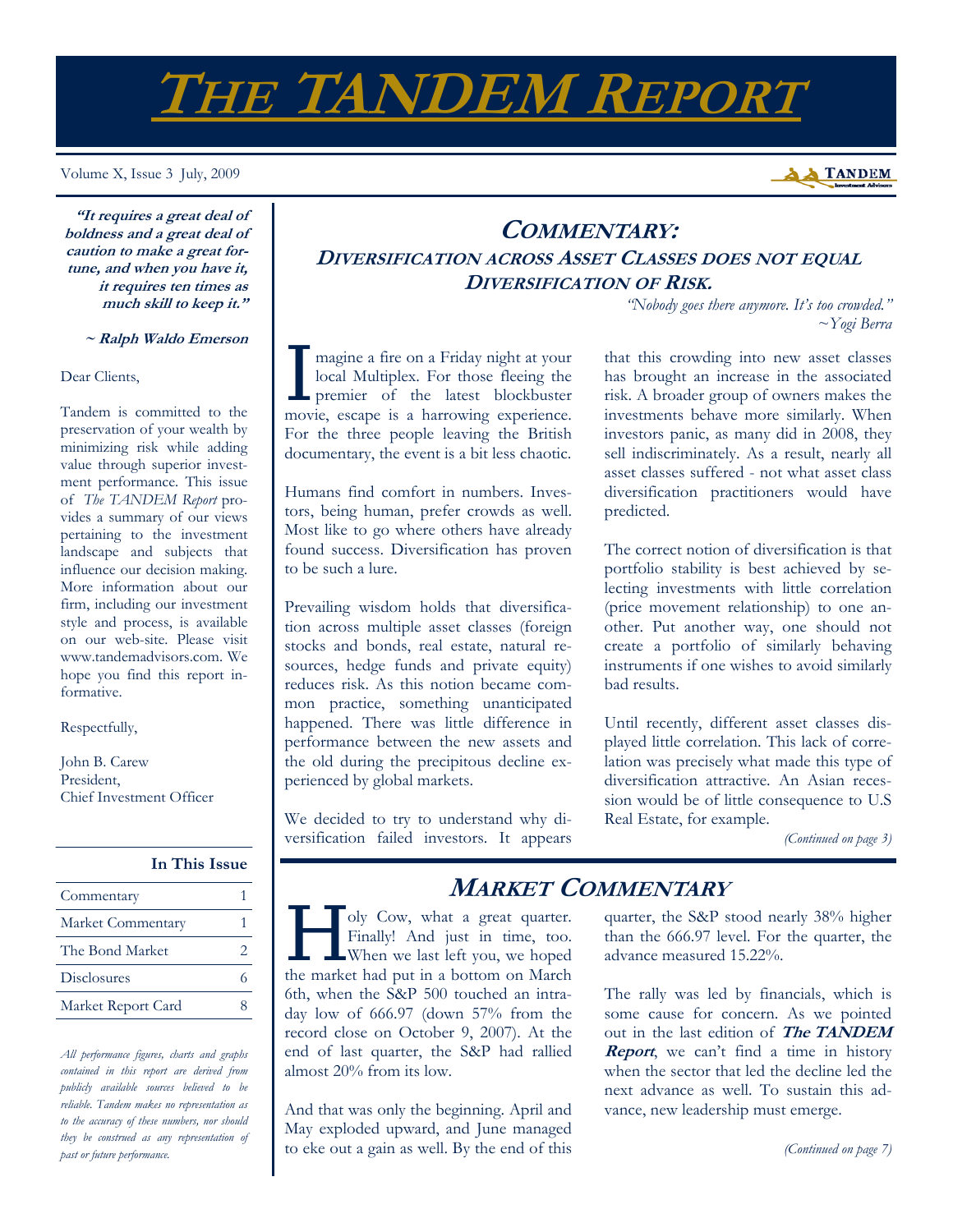## **ARE WE HEADED FOR A BEAR MARKET IN BONDS?**

long-term trend is much like a pendulum. The path of a trend is not nearly as smooth as that of a pendulum, but the trend keeps it pushing in one direction until fully extending. Once it can go no further, it must reverse course, beginning a new trend.

In 1980, the Federal Funds Rate stood above 17%. Today it is targeted between 0% and 0.25%. Unless the Federal Reserve is contemplating a negative interest rate, this trend would appear to have reached its maximum extension.

Prematurely raising rates would potentially choke off any economic recovery. Thus, it is unlikely the Fed will raise rates soon. However, after recovery is firmly established, failure to raise rates could be equally damaging. Timing the reverse of a trend is far less important than being aware that a reversal is imminent. We believe the days of rates going lower will give way to a sustained, long-term uptrend in interest rates. We just don't know when.

The chart below tracks the yield on the 10-Year Treasury for the last 56 years. Rates peaked at 15.32% in September, 1980. Prior to that, rates steadily rose from a very modest level of 2.83% in 1953. There were bumps along the way, but the long-term trend is unmistakable. The downward ascent from the peak through today has been equally steep. As of June 30, the yield on the 10-Year was a mere 3.72%, up from 2.42% in December. Was this low the pivot point for the pendulum? We can't say for sure, but we feel comfortable believing we are near an inflection point.

World events such as war, recession, inflation and prosperity influence the short-term direction of interest rates. Both sides of the mountain depicted below experienced all of these. Yet the larger trends are clear, in spite of external events. Trends always reverse themselves as they revert back to the mean. The 56 –year average yield for the 10- Year Treasury is 6.38%. We have a heck of a long way to go just to get back to normal. And of course, we have learned repeatedly this decade that markets always overshoot, meaning that once established, a trend goes beyond the mean.

So is a bear market ahead for bonds? We say yes, at some point. Remember that rising yields are actually bad for bond investors, because prices go in the opposite direction of rates. Thus, bond prices are likely to fall in the future.

To navigate this looming landmine, we are being extremely selective for our bond investors. Earlier this year, we saw value in the bonds of certain financial institutions and seized the opportunity. That door has closed, and we are once again focused on the Treasury market. Keeping bond maturities short is paramount. The greater the length to maturity, the greater the risk to principal. We are confident our strategy will pay off at some point. It appears to us this pendulum has reached its maximum extension.

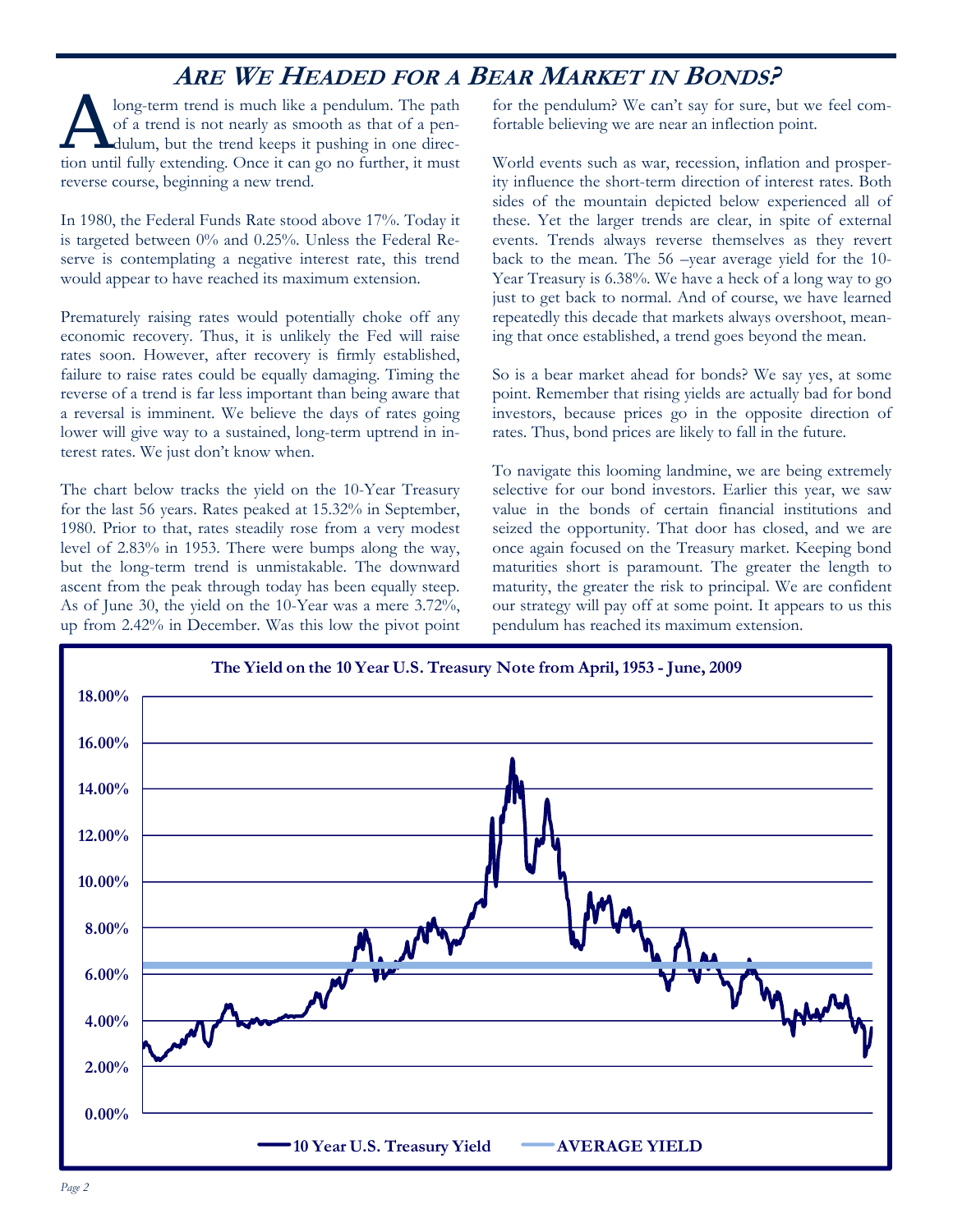#### *(Continued from page 1)*

Lack of correlation began to quietly disappear this decade as staggering amounts of money flowed into these seemingly varied assets. A great deal of that money came from U.S. markets (stocks and bonds, or equities and fixed income). Assets became more closely linked once diversification was broadly achieved.

In the chart below, we have created a graphic depiction of this convergence. We calculated the correlation for each asset class relative to the S&P 500 for the last 3 years and then plotted the trend lines of the data points. In June of 2007, correlations were fairly diverse. By the end of June, 2009, differences had narrowed substantially1. A correlation of 1 indicates perfect correlation. The S&P 500, denoted by the red line, has a correlation to itself of 1. A correlation of –1 is perfectly negative (meaning a move by the S&P would predict the opposite move from anything with a correlation of –1). A correlation of 0 means there is no correlation. We

should note that the Private Equity index we created is not statistically significant because we could only find one Private Equity ETF (see footnote below). We should also note that we did not have enough data to calculate perfectly accurate correlations, yet we felt strongly that the trend lines our data uncovered were worth sharing.

There is much anecdotal evidence to corroborate our findings that correlation increased with popularity. Mutual fund flow data over the past decade show a substantially greater inflow of money into funds that invest in foreign instruments than of money into funds investing in the U.S. The growth of both Hedge and Private Equity funds has been cited here many times. But the National Association of College and University Business Officers (NACUBO) is perhaps our favorite source of data, simply because University endowments have been among the leading proponents of asset class diversification. Each year, NACUBO surveys endowments and publishes their portfolio allocations. The accompanying table at the top of next page shows the dra- *(Continued on page 4)* 



1 Tandem compiled and calculated the asset class data by creating indices of equally-weighted publically traded ETFs from the representative styles with at least 3 years of performance data."U.S. Equities" used 57 ETFs, "Foreign Equities" used 56 ETFs, "Real Estate" used 4 ETFs, Natural Resources used 10 ETFs investing in Natural Resources, Commodities and/or Precious Metals, Fixed Income used 5 U.S. Fixed Income ETFs (we could find no foreign examples with at least 3 years worth of data), "Private Equity" used 1 ETF and "Hedge Funds" used 7 different indices compiled by HedgeFund Intelligence and found at www.hedgefundintelligence.com. All ETF data was found on the Yahoo finance web site, and only U.S. Core styles and short and ultra-short styles were omitted.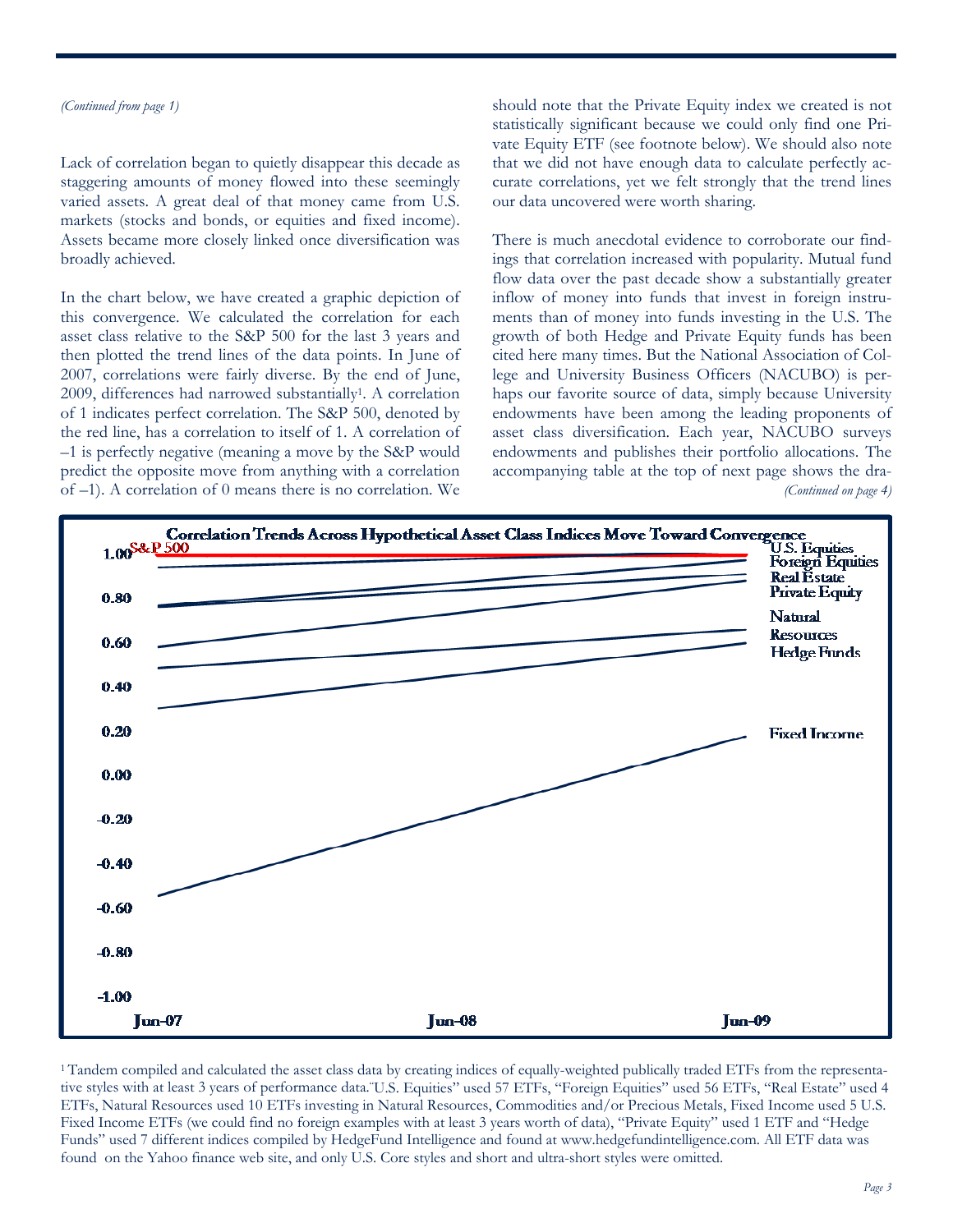| <b>COMMENTARY (CONTINUED)</b>                                                                                                                   |               |                 |                |                       |          |                          |                    |                             |            |  |
|-------------------------------------------------------------------------------------------------------------------------------------------------|---------------|-----------------|----------------|-----------------------|----------|--------------------------|--------------------|-----------------------------|------------|--|
|                                                                                                                                                 | <b>Equity</b> | Fixed<br>Income | Hedge<br>Funds | Real<br><b>Estate</b> | Cash     | Private<br><b>Equity</b> | Venture<br>Capital | Natural<br><b>Resources</b> | Other      |  |
| 1998                                                                                                                                            | $63.5\%$      | 25.6%           | $2.8\%$        | $2.1\%$               | $4.3\%$  | $0.4\%$                  | $0.7\%$            | $0.2\%$                     | $0.4\%$    |  |
| 2008                                                                                                                                            | 51.9%         | $19.2\%$        | $12.9\%$       | $4.1\%$               | $3.9\%$  | $3.3\%$                  | $1.0\%$            | $2.2\%$                     | $1.5\%$    |  |
| $\%$ Change                                                                                                                                     | $-18.3\%$     | $-25.0\%$       | $+360.7\%$     | $+95.2%$              | $-7.1\%$ | $+725.0\%$               | $+42.9%$           | $+1,000.0\%$                | $+275.0\%$ |  |
| Data taken from the NACUBO compilation of Equal-Weighted Assert Allocations for all reporting institutions, and can be found at www.nacubo.org. |               |                 |                |                       |          |                          |                    |                             |            |  |

### *(Continued from page 3)*

matic changes that have taken place. Equities, Fixed Income and Cash holdings have all decreased while every other asset class identified has increased. What we cannot tabulate with available data is the breakdown between U.S. and foreign equities. We know from other sources that there has been a significant allocation to foreign and away from U.S. equities over this time.

The data shows that investors spent the greater part of this decade "diversifying", when reality now shows us that they would have been at least as safe had they relied on more traditional investments. The returns for asset classes indicated below confirm that over the past year, asset classes have indeed behaved quite similarly. And this is precisely what we would expect. Similar ownership yields similar results.

Our findings are clear - in a worst case scenario like the past year, asset class diversification does not reduce risk. So what does?

Influenced by NACUBO, we decided to back-test various hypothetical portfolio allocations. The endowment study inspired two, one that represents endowment allocations weighted equally, regardless of endowment size, and one that is dollar weighted, taking endowment size into account (neither includes cash or "other"). To these we added some traditional mixes as well. And just for fun, we decided to see how our own composites fared against the study. The results are reflected in the chart on the opposite page.

Plotting risk and return together can yield eye-opening results. Risk is measured by standard deviation (a calculation of the volatility of monthly returns over a three-year period) and is plotted horizontally on the chart. The annualized three-year return for each portfolio is plotted along the vertical axis.

The chart is broken down into four quadrants, with Low Risk - High Return being the most desirable. As the results of our study would indicate, most portfolios yielded similar results with similar risk. The negative outliers are the ones

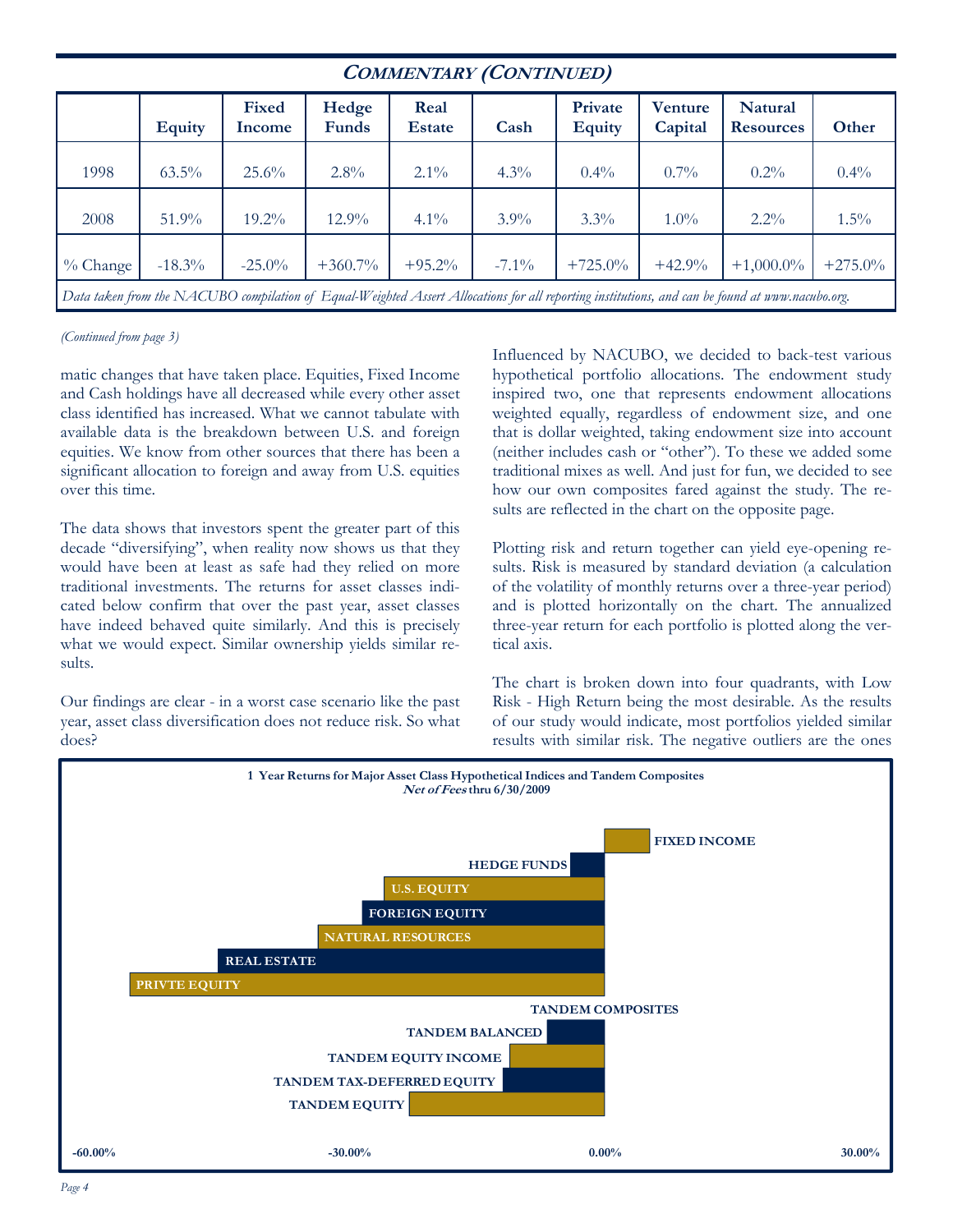## **COMMENTARY (CONTINUED)**



*(Continued from page 4)* 

with no allocation to Fixed Income (the one asset class with little correlation to the stock market as shown in the chart on page 3). The positive outliers are two of Tandem's three Composites with at least a 3-year track record.

At Tandem, we have never practiced asset class diversification. The potential pitfalls have always appeared to us to be too great to justify the potential returns. Instead, we strive to avoid the crowds and stay with what we understand. We rely on investment discipline to protect our gains and limit our losses. We recognize that strong market moves in a particular direction will influence all stocks, yet the events that impact a utility company have little effect on a medical device manufacturer. This is how we seek diversification. In short, we want to diversify risk, not asset classes.

Many smart investors were hurt by this bear market. It turns out that risk can result from crowds. Sometimes a stampede tramples bystanders as well. Nonetheless, we hold a soft spot for a good British documentary.

*Past performance cannot guarantee future results. Any Tandem performance data is reported net of fees and must be accompanied by the appropriate disclosures found on page 6. Other than the risk and returns attributed to Tandem, all risk and performance data presented in this report is for hypothetical portfolios comprised of hypothetical indices created by the authors.*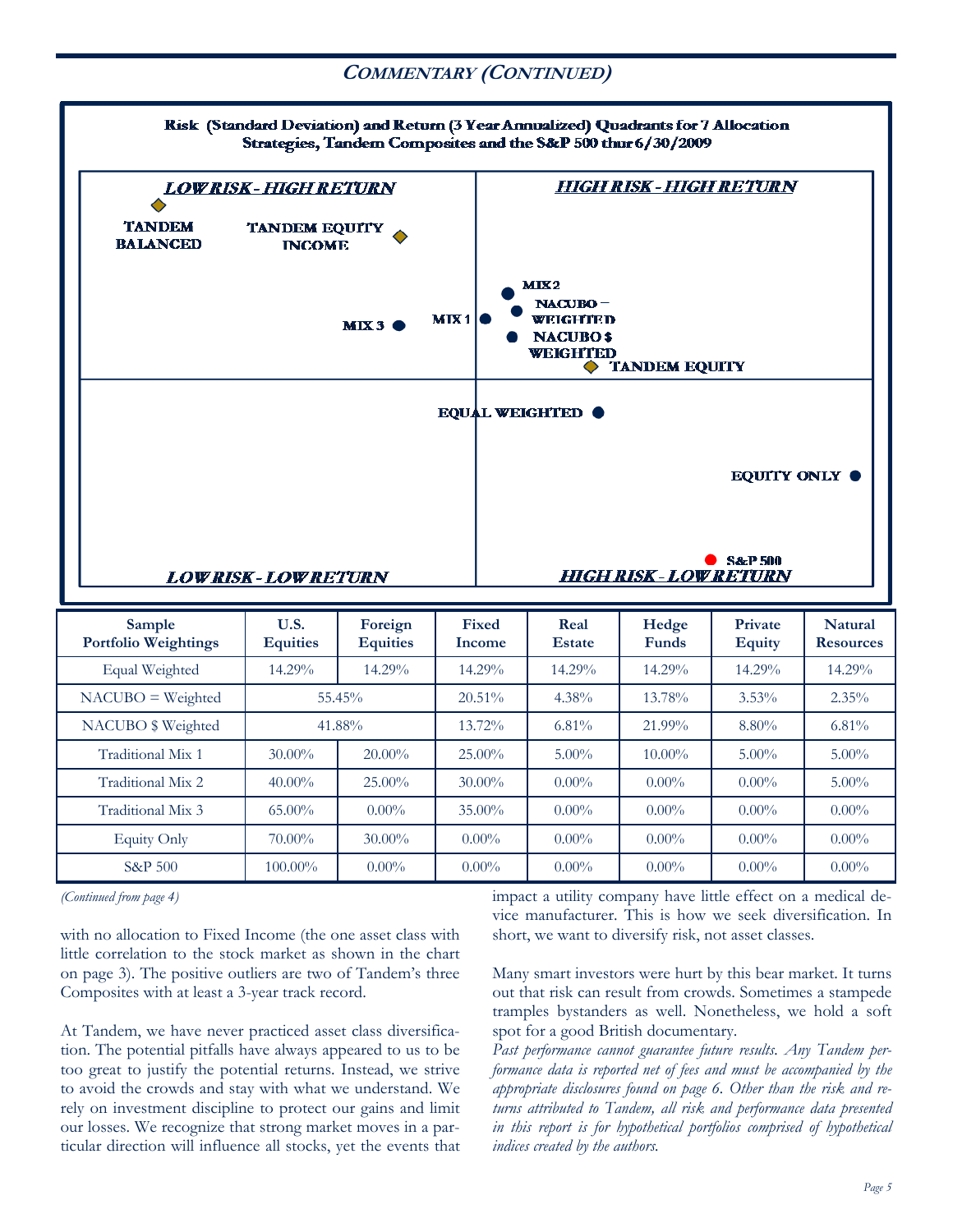## **COMPOSITE DISCLOSURES**

## **TANDEM COMPOSITES**

Tandem Investment Advisors, Inc. ("The firm") is a Registered Investment Advisor with the U.S. Securities and Exchange Commission (SEC), and, where required, with all state government securities agencies. Tandem's Equity Income Composite has an inception date of March 31, 1991, and consisted of fewer than five accounts prior to March 31, 2000. The Equity Income Composite includes all appropriate actual fee-paying, discretionary accounts with a minimum client contribution of \$100,000. Tandem's Equity Composite has an inception date of March 31, 1992, and consisted of fewer than five accounts prior to September 30, 1997. The Equity Composite includes all appropriate actual fee-paying, discretionary accounts with a minimum client contribution of \$100,000. Tandem's Tax-Deferred Equity Composite has an inception date of May 31, 2007, and never consisted of fewer than five accounts. The Tax-Deferred Equity Composite includes all appropriate actual fee-paying, discretionary accounts with a minimum client contribution of \$100,000. Tandem's Balanced Composite has an inception date of March 31, 1992, and consisted of fewer than five accounts prior to September 30, 2005. The Balanced Composite includes all appropriate actual feepaying, discretionary accounts with a minimum client contribution of \$100,000.

Accounts eligible for a composite are included after one complete calendar quarter under management. Performance results are calculated on a time-weighted basis using a minimum of monthly valuation and are geometrically linked. Total return calculations are used with the inclusion of cash and cash equivalents and the reinvestment of dividends. Tandem uses accrual and trade date accounting for performance calculations. No leverage has been used by Tandem to obtain these returns, and no model results are represented. A complete list and description of the composite is available upon request. All returns in this report are calculated net of fees and inclusive of brokerage commissions. Client returns will be reduced by the advisory fees incurred in the management of an investment advisory account. For example, assume that a client places \$1,000 under management and Tandem achieves for that client a 10% compound annual total return on a gross basis for a period of ten years. If a management fee of 1% of average assets under management per year for the ten year period were charged to the account and deducted from the returns, the resulting compound annual total return would be reduced from 10% per year to 9% per year, and the ending dollar value of the account would be reduced from \$2,593.74 to \$2,367.36. Typical fees for equity accounts are 1% per annum of the value of assets under management. A complete description of the investment advisory fees can be found in Form ADV Part II on file with the SEC and is available upon request.

These performance results are not to be shown without the

proper accompanying disclosures. Past performance is no guarantee of future results. The S&P 500 is used as the primary benchmark for performance comparisons for Tandem's equity composites. The Balanced Index is used as the primary benchmark for performance comparisons for Tandem's Balanced Composite. The Balanced Index is a constant ratio of 65% S&P 500 and 35% 1-5 year Treasury Index. The Tandem Composite Risk statistics are based on monthly returns.

## **HYPOTHETICAL ASSET CLASS INDICES**

For the purpose of this issue of **The TANDEM Report**, Tandem created hypothetical indices for each asset class studied. The Indices were constructed from an equalweighting of all like-style publically traded ETFs with at least 3 years of performance data reported on the Yahoo Finance website. U.S. Equities included 57 ETFs, excluding only those with a style defined as Core or Short. Foreign Equities includes 56 ETFs. Real Estate used 4 ETFs. Natural Resources used 10 ETFs investing in Natural Resources, Commodities and/or Precious Metals. Fixed Income used 5 U.S. Fixed Income ETFs (we could find no foreign examples with at least 3 years worth of data). Private Equity used 1 ETF and Hedge Funds used 7 different indices compiled by HedgeFund Intelligence and found on the firm's web site at www.hedgefundintelligence.com. No index constructed here should be construed as publically available.

## **HYPOTHETICAL PORTFOLIOS**

The Hypothetical Portfolios used in this report should in no way be construed to represent any real portfolio. NACUBO provides asset allocation mixes that include cash, venture capital and an asset class called "other". Tandem allocated these portions of the NACUBO-inspired portfolios equally among all other asset classes. The performance of the NACUBO portfolios in this report do not reflect the actual experience of portfolio returns available at www.nacubo.org. Rather, they are a result of the performance of the indices Tandem created for this report.

#### **BEST EFFORTS**

Tandem put forth its best effort to fairly depict the performance and risk characteristics of the asset classes used in the issue. By electing to create indices comprised of ETFs, we endeavored to reflect the options available to most investors. Public data for many of the asset classes used is limited, leading us to construct our own. The ETF indices reflect share price appreciation adjusted for dividends, but do not include dividend reinvestment. The hypothetical portfolio returns and risk profiles do not include cash. The information obtained to compile this data is from publicly available sources and is believed to be reliable. Tandem makes no representation as to the accuracy of these numbers, nor should they be construed as any representation of past or future performance.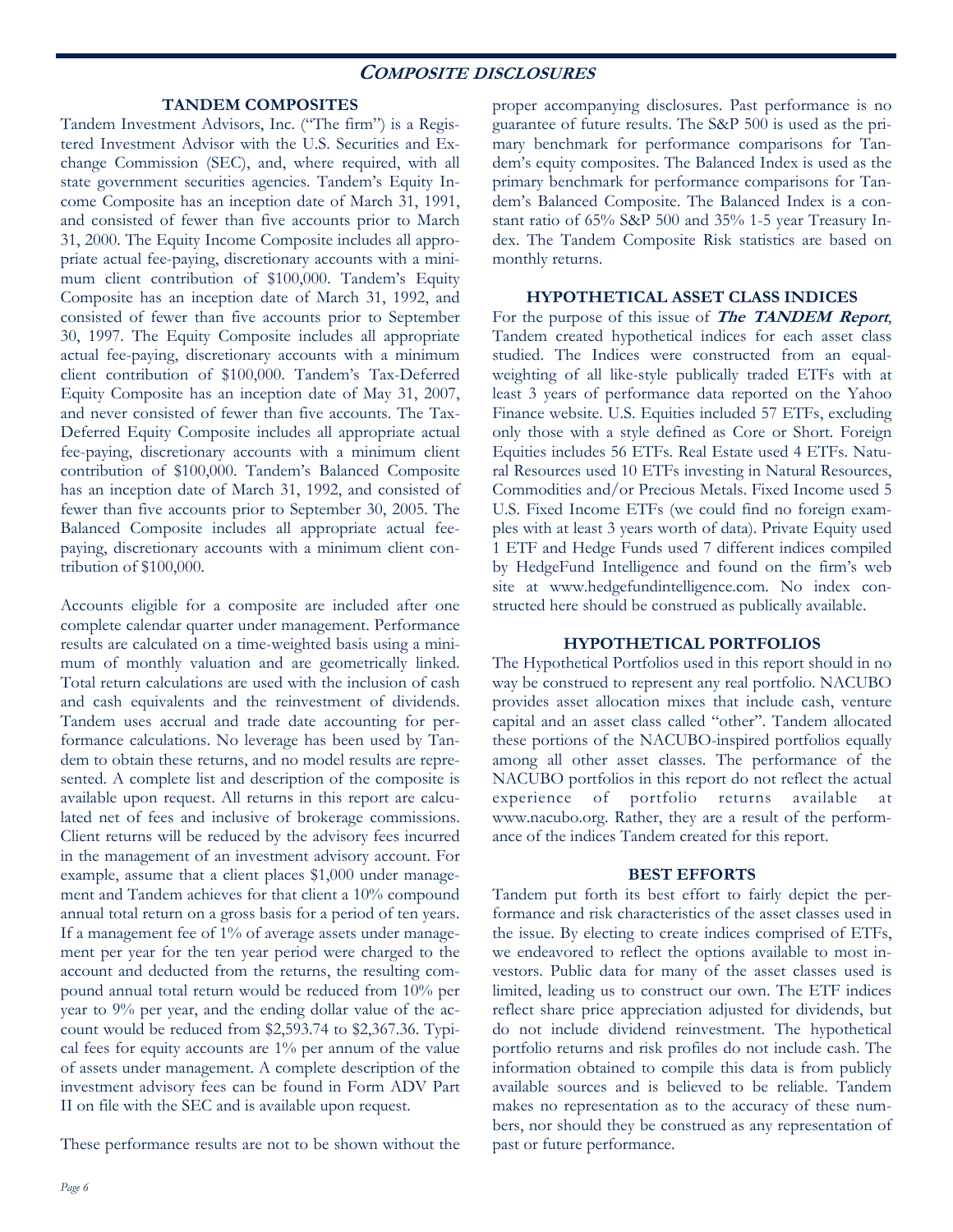## **MARKET COMMENTARY (CONTINUED)**

### *(Continued from page 1)*

Nearly every sector turned in a respectable performance for the quarter. The Technology, Industrial, Consumer Discretionary and Materials sectors posted mid- to high-teen percentage gains, and some believe tech may be emerging as the much-needed new leader.

Now in the midst of corporate earnings season, all eyes will be focused on profit and revenue growth to see if the market's gains are sustainable. At press-time, approximately 75% of S&P 500 companies reporting earnings thus far have exceeded analyst estimates. The market has interpreted these results positively, yet there is some concern that much of the profit gains can be attributed to corporate costcutting. The market will need to see revenue gains as well to carry this rally much further. Sentiment indicators imply that the disaster we feared is behind us, but a clear picture of the future for profits has yet to emerge.

Earnings will be the driver for the stock market going forward and earnings will largely depend upon the economy's ability to grow. If corporate earnings show improvement, the market should continue to rise. However, if earnings begin to deteriorate again, we could revisit levels we had hoped to be done with. The recession will probably reduce corporate earnings by about 40% from the 2007 peak. In the last bear market, the S&P took three years to recover to its previous earnings level. If history repeats itself and 2009 is the trough, we are looking at something close to a 75% increase in S&P earnings by 2012. For this rally to be sustained, some of that growth must materialize soon.

Many point to the housing market as the key for sustainable economic recovery, as it drives the consumer. There are some signs of improvement, as the last few months have brought upticks in both existing and new home sales. Excess inventory remains a problem due to foreclosures and overbuilding, but sales seem to be taking place at a greater rate. Perhaps more important to homeowners, housing prices continue to decline on a year-over-year basis, but the rate of decline is lessening. In all, housing is firmly in the "less-bad" category.

The unemployment rate, near 10%, is on the minds of many. This is a real and painful reminder of the severity of this recession. However, unemployment is a lagging indicator. Coming out of past recessions, employment has always been one of the last things to pick up. While unfortunate, the reasons are somewhat logical. Employers, generally speaking, do not like to lay off workers. Therefore, they tend to hold off hiring until they are confident that they can keep their new hires. Companies will first attempt to increase productivity and hours worked by existing employees before bringing on new hires.

Improvement in other areas will be seen before employment rises. Corporate investment and consumer spending will rise first. The stock market will then buoy a rosier outlook. When these elements are in place, unemployment will drop. For those focusing on this unfortunate statistic as a stock market barometer, the market will anticipate increased economic activity before it actually arrives.

There has been much hand-wringing about monetary and fiscal policy. Monetary policy is the domain of the Federal Reserve, while fiscal policy is dictated by the Administration and Congress. We will tackle monetary policy first. The Federal Reserve, under the Leadership of Ben Bernanke, has been very aggressive in extending credit and liquidity to the markets. Recall that last fall we faced a global financial meltdown as credit markets froze. While not yet completely thawed, the improvement in these markets has been nothing short of remarkable. As with all government action, there will be unintended consequences. In this case, those consequences will likely lead to higher interest rates and inflation down the road. Bernanke is confident that the Fed stands ready to reverse their fixes when the time is right, although he says current policies will remain in place for the foreseeable future.

Fiscal policy is the hot topic of the day. The Obama Administration's Stimulus and Health Care plans are debated nightly on cable TV, and the division is clearly along party lines. We avoid taking political stands in **The TANDEM Report**, so we will simply elaborate on the ramifications to the stock market. Increased government spending comes with consequences - chiefly among them higher interest rates. When the government increases the amount it borrows, there is a crowding out effect for other borrowers, meaning corporations, states and municipalities must pay higher interest rates to borrow. Higher interest rates can squeeze corporate profits, slow economic growth and attract more investors to fixed rate investments and away from stocks. When coupled with the Fed's aggressive monetary policy, the long-term ramifications could be substantial. Yet for all the debate, the market seems to have shrugged off these worries. At least for now. The S&P 500 at the end of this quarter was roughly at the same level on Election Day. We have made quite a trip from there to here, but we are here nonetheless.

Forecasting this market is challenging. There is a tug-of-war going on between bulls and bears, and both sides make persuasive arguments. We remain optimistic that the market is returning to a more normal level now that it appears a depression is off the table. After attaining this level of sustainability, however, the market will then move based on expectations of the future. We feel it prudent to remain cautious while staying in the game.